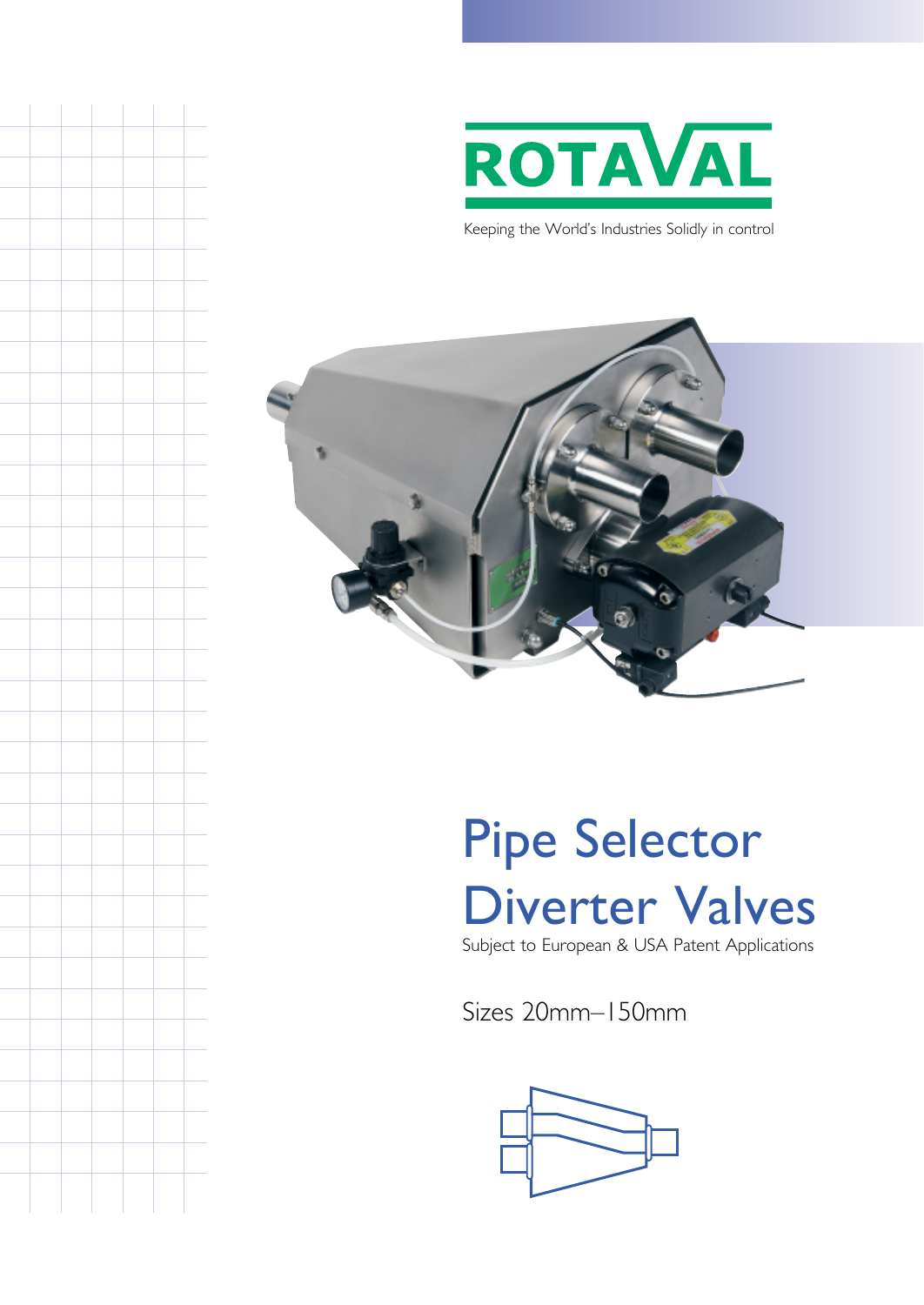### Pipe Selector Diverter Valves

Rota Val two and three-way 'Pipe Selector' Diverter valves have been developed to satisfy the needs of an ever more demanding market place, in particular the stringent requirements of the food and pharmaceutical industries, however they are also suitable for use in most other industries.

'Pipe Selector' Diverter valves are suitable for both lean and dense phase conveying systems (maximum 4 barg) and product temperatures between -40°C and  $+$  80°C. The cross sectional area of the pipe through the valve does not have any steps or ledges and this ensures smooth product transfer.

A unique feature of both the two and three-way 'Pipe Selector' Diverter valves is that the inflatable seals used to seal between the inner rotating pipe and the outer fixed pipe ends remain permanently inflated, this eliminates the need for special controls.



#### **PS Two-way Pipe Selector Diverter Valve**

The PS Valve is a bolted assembly fabricated from 316L stainless steel and with aid of normal tools can be quickly dismantled for clean-down.

The fabricated design allows superior surface finishes without the porosity problems often associated with castings.

The compact design is manufactured from FDA approved materials and complies with USDA guidelines for the sanitary design and fabrication of dairy processing equipment.

The standard pipe ends are suitable for compression couplings; however dairy, quick-clamp couplings or flanges can also be fitted.



**PS Three-way Pipe Selector Diverter Valve**





**PS Two-way Pipe Selector Diverter Valve with flanged pipe connections**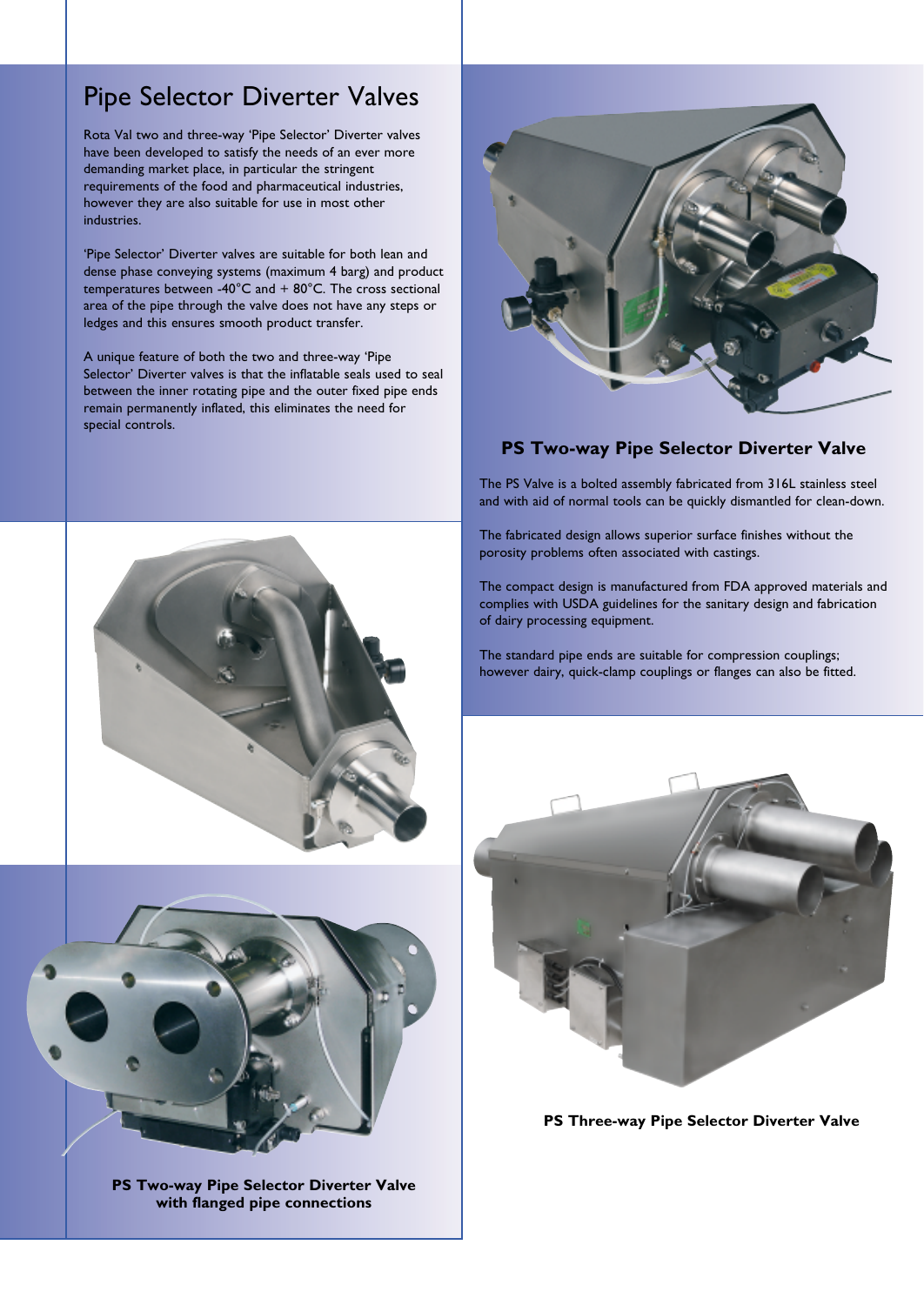### Features and Options

- Compact design
- Homogeneous and hygienic construction, crack and crevice free
- FDA approved materials
- Low component weights
- $\bullet$  Simple unique seal control seals remain inflated and protected even during changeover
- Suitable for both lean and dense phase conveying systems
- Converging or diverging applications
- Choice of pipe couplings, flanged, plain pipe and 'quick-clamp' FDA approved couplings
- Position indication
- Full range of surface finishes available, internally and externally
- Constant through bore section see table





**Optional FDA approved couplings**



|            | <b>PS20</b>  | <b>PS30</b>      | <b>PS50</b>      | <b>PS65</b>              | <b>PS80</b>                 | <b>PS90</b>      | <b>PS100</b>     | <b>PS115</b>             | <b>PS125</b>  | <b>PS150</b>  |
|------------|--------------|------------------|------------------|--------------------------|-----------------------------|------------------|------------------|--------------------------|---------------|---------------|
|            | 22.2 O/D     | 38 O/D           | 50.8 O/D         | 63.5 O/D                 | 76.2 O/D                    | 88.9 O/D         | 101.6 O/D        | 14.3 O/D                 | 141.3 O/D     | 68.3 O/D      |
| ıs (Fixed) | 8.9 I/D      | 35 I/D           | 46.6 I/D         | 59.3 I/D                 | 72.0 I/D                    | 82.8 I/D         | 95.5 I/D         | 108 I/D                  | 34.5 I/D      | 162 I/D       |
| nimum I/D  | l 6mm        | 30 <sub>mm</sub> | 40 <sub>mm</sub> | 54 <sub>mm</sub>         | 65 <sub>mm</sub>            | 80 <sub>mm</sub> | 90 <sub>mm</sub> | 100mm                    | 114mm         | 140mm         |
| ximum I/D  | 22mm         | 40 <sub>mm</sub> | 54 <sub>mm</sub> | 65 <sub>mm</sub>         | 80 <sub>mm</sub>            | 90 <sub>mm</sub> | 108mm            | 25mm                     | 150mm         | 180mm         |
| mum O/D    | 28mm         | 43mm             | 60 <sub>mm</sub> | 71mm                     | 86 <sub>mm</sub>            | 96 <sub>mm</sub> | l I4mm           | 31mm                     | 158mm         | 190mm         |
| r ISO pipe | <b>DN15</b>  | <b>DN32</b>      | <b>DN45</b>      | <b>DN50</b>              | <b>DN65</b>                 | <b>DN80</b>      |                  | <b>DN100</b>             | <b>DN125</b>  | <b>DN150</b>  |
| 3 sched 10 | <b>XNB</b>   | <b>I ANB</b>     | <b>IZNB</b>      | 2NB                      | $2\frac{1}{N}$ <sub>D</sub> | 3NB              | $3\%$ NB         | 4NB                      | 5NB           | 6NB           |
| :/DIN pipe | <b>DIN20</b> | <b>DIN32</b>     | <b>DIN50</b>     | $\overline{\phantom{0}}$ | <b>DIN65</b>                | <b>DIN80</b>     | <b>DIN100</b>    | $\overline{\phantom{m}}$ | <b>DIN125</b> | <b>DIN150</b> |
|            |              |                  |                  |                          |                             |                  |                  |                          |               |               |

**Internal pipe dimension** 

- \* Pipe ends min
- \* Pipe ends ma:
- \* Pipe ends maxi
- Valve selection for

Valve selection for NB Valve selection for metric

> \* Note: Minimum and maximum dimensions represent manufacturing limits. Actual permitted cross sectional change will be determined by material characteristics and type of pneumatic conveying system.